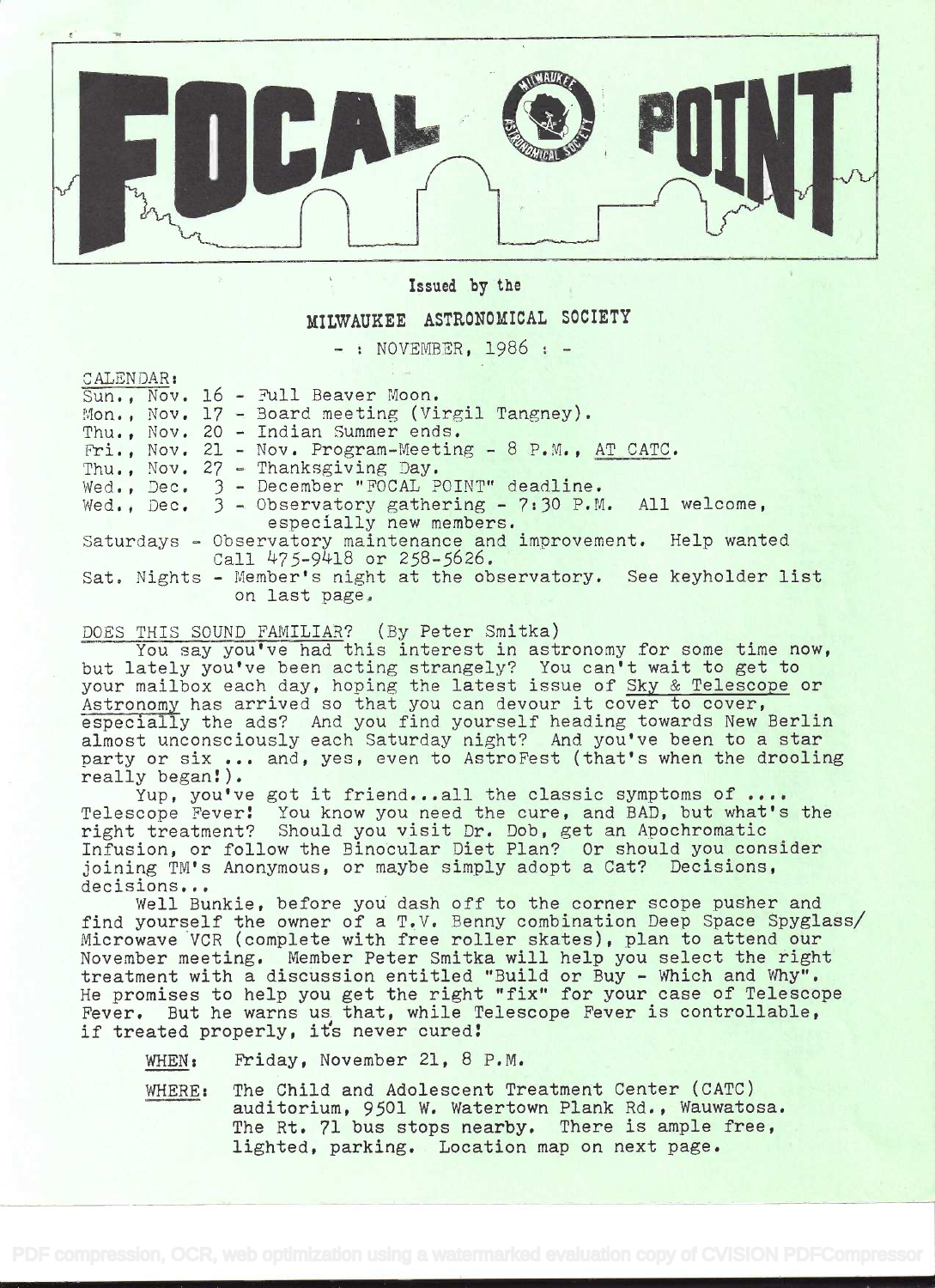

ASTROFEST 1986: (By Gerry Samolyk)

The MAS was well represented at the 1986 Midwest Telescope Conference - "Astrofest" - held at Camp Shaw-wa-nas-see near Kankakee, Il. Sept. 5-7. Among the over 280 delegates from across the U.S. and Canada were MAS members Lance Appel, Richard Berry, Harvey & Sharon Herman, Dan Koehier, George Kutner, Matt and Mark McNeeley, Frank Roldan, Peter and Jan Smitka, Jim Toeller, Sally Jo Trummer, and Dr. Richard Wiesen.

At least 60 telescopes were on display, 24 of which were judged by a panel of experts in 10 categories for use of materials, design, workmanship, and portability, among others. A 17.5-inch Newtonian Dobsonian designed by MAS member John Wiesen and built by him and President Dan Koehler captured the "Overall Workmanship" award this year. Dr. Richard Wiesen also displayed John's "re-built" 12-inch Dobsonian "quick and portable" telescope during the competition. MAS members have received awards for amateur-built instruments in at least six of the past eight competitions at Astrofest since 1979.

NEW MEMBERS to be introduced at the November meeting are John Conover, Elm Grove; Tom Gill, Wauwatosa; Sr. Carol Ann Grandlich, Milwaukee; William Hoffmann, Brown Deer; and William Wilson, Dousman.

OBSERVATORY NEWS: We now have a set of planetary filters. The 26" 'scope needs counterweight balancing to make the drive effective. Lee Keith is mounting finders on the Portascopes. Four are done. Please don't bump the finders when moving the telescopes! Bill Albrecht has donated a new patrol camera finder to replace the one which was stolen. Many thanks, Bill. The A-dome has been sandblasted and repainted.

JOHN ASZTALOS needs volunteers for the Light Pollution Committee he leads.

Light pollution, the bug-a-boo of astronomers everywhere, is growing worse each year as more and more unshielded bright lights (many of them a waste of energy and useless) turn night into day.

While MAS members John Asztalos and Richard Berry, Dr. David Crawford of Kit Peak National Observatory, et al, cannot control light pollution, which is akin to bailing out an ocean with a sieve, they can, through enlightenment and appeal to good sense, do something to curb this nuisance. Volunteers should call John at 258-5626.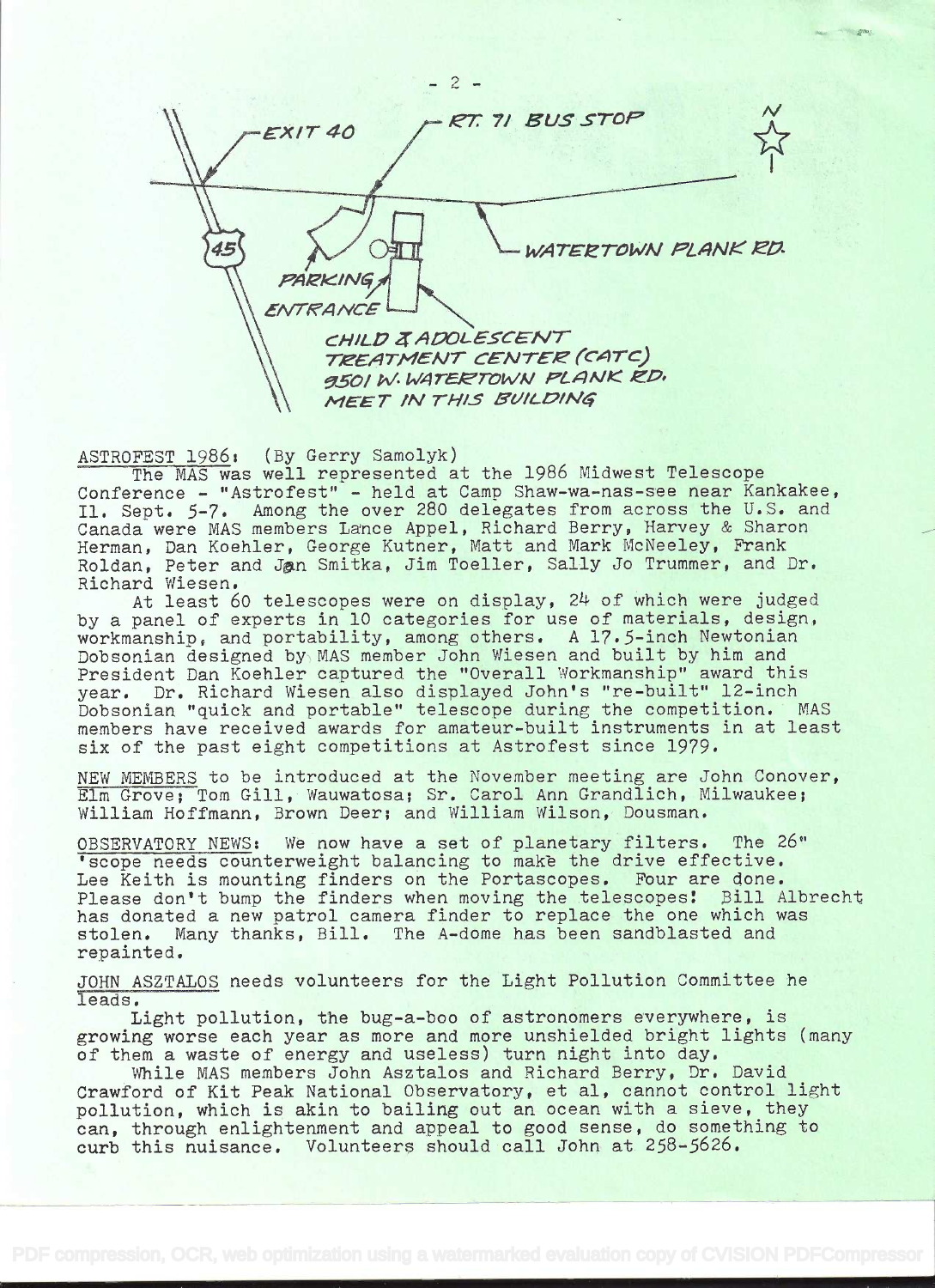HERSCHEL/MESSIER CLUB ANNUAL REPORT - I am happy to announce that the Messier Club has a total of 36 active members; many of them are from out of states of W the 36. 3 are on the vergeloflogetting their rertificates and 2 more are over half completed. Instruments esed rangesfrom binoculars (PD) to 4 inch sor's to 8 and 10" reflectors. A few are even using the Observatory's Portascopes with the new finders and having good tuck with them (when the full moon is not & AU present!). There are no known Herschel Club members. Cimon, there must be somebody out there trying; call Lee Keith if you are considering itenorial Deser Sky (Quarterly) = \$10/y

New Messier Club members can get the MAS's MESSIER CLUB MBSERVER'S HANDROOK free of charge by sending a SASE with \$0.66 postage to the Keith, \$4239B E.T Randolph Ct., Milwaukee, WI 321210611sMembers should (also plan) on attending the Amateur Astronomer's Series held at the observatory in the spring. There you can learn good observational techniques to find those dimifuzies in the sky! They are geared toward the movice, so don't be ateand of not know my much about astronomy, you wondt be alone! Everyone mustestant sometime. Iso imonotial Milwaukee. Wis. 53217. (352-7144).

HAVE YOU GOT PROBLEMS?? STILL CAN'T FIND A CLUSTER OF 100,000 STARS?? There has been interest shown from some members for special observational TTMAW "tutoring" given at the observatory or AT YOUR HOME by appointmentistion does an that sound? The details have not been wonked out, bat2if syon would tike o2 someone to be your personal astronomical twipr and illee at 261-8752 after in 7pm. If there is anyone else out there that would likesto be a "tuton"; yearlocs me also. I need to see some interestideom membersyin order to pursue this, so please call soon! Be ready for M42, the "Great DringsNebwEate (Byillege Keithu);

## EXERCIONYSE THOIM CHACKE

230 20 19

NICK NICHOLS has volunteered to act as Special Observatory Activities of Scheduler. He will be responsible for determining dates for special events at our New Berlin observatory such as tours and special programs for Scouts, church, and other groups interested in astronomy and what we dofucdall Nick at 1542-2055 critimes available. ared at While the observatory ts active the year round, most specialineve and public events take place from mid spring through mid-fall owing the to the extremes of Wisconsin's climato in while the quonset building noit is heated, the 'scope domes are not; and access to parking and build-

ings can be difficult owing its deep show and bitter cold. b Visitors inst. and members planning Mto Obse MAS Ifacilities in winter must dress very **CEITILISTERS RELEASES** warmly.

"NORTHERN LIGHTS," The North Central Regional quarterly newsletter now enjoyed by albamas members, will soon publish its December issue. The The deadline is November 128. - If you have any hewsy astronomical items to contribute, please write Uames Trox, 14601-355th 2500160, Afton, and WANTED: A librarian to take charge of the Society's library at the can observatory.

All members are welcome to use the Library. Simply sign out the book(s) of your choice and make an entry in the office log. Please return them as soon as possible.

WANTED: Completed MAS membership surveys. Please take a minute or two to fill in the survey you received in September. Return it to Pres. Dan Koehler, W248 S7040 Sugar Maple Dr., Waukesha, 53186.  $(662 - 2987)$ .